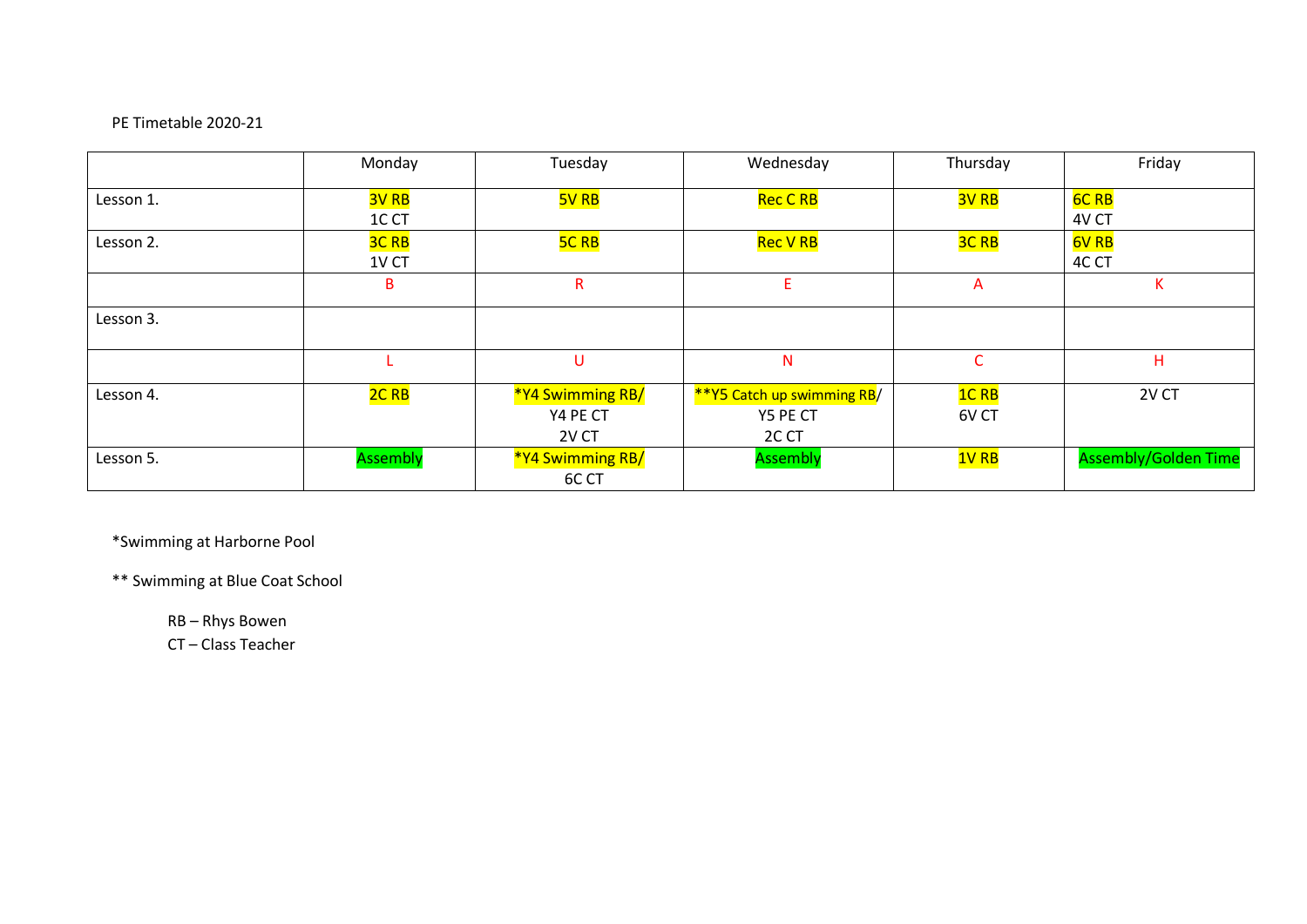## **PE Medium Term Overview 2021-22**

**Key: Time (Day & Lesson) Location Activity Teacher (RB= Rhys Bowen, CT = Class Teacher)**

|        | <b>Autumn 1</b>               | <b>Autumn 2</b>        | Spring 1                    | <b>Spring 2</b>                 | <b>Summer 1</b>             | Summer 2                    |
|--------|-------------------------------|------------------------|-----------------------------|---------------------------------|-----------------------------|-----------------------------|
|        | Use MUGA & Field when         |                        |                             |                                 | <b>Use MUGA &amp; Field</b> | <b>Use MUGA &amp; Field</b> |
|        | possible                      |                        |                             |                                 | when possible               | when possible               |
| Rec    | <b>Wednesday L1</b>           | <b>Wednesday L1</b>    | <b>Wednesday L1</b>         | <b>Wednesday L1</b>             | <b>Wednesday L1</b>         | <b>Wednesday L1</b>         |
| Chad   | Hall                          | Hall                   | Hall                        | Hall                            | Hall                        | Hall                        |
|        | <b>ABC Games (RB)</b>         | <b>Gymnastics (RB)</b> | Yoga (RB)                   | Dance (RB)                      | Athletics (RB)              | <b>Sports Day Prep (RB)</b> |
| Rec    | <b>Wednesday L2</b>           | <b>Wednesday L2</b>    | <b>Wednesday L2</b>         | <b>Wednesday L2</b>             | <b>Wednesday L2</b>         | <b>Wednesday L2</b>         |
| Vale   | Hall                          | Hall                   | Hall                        | Hall                            | Hall                        | Hall                        |
|        | <b>ABC Games (RB)</b>         | <b>Gymnastics (RB)</b> | Yoga (RB)                   | Dance (RB)                      | Athletics (RB)              | <b>Sports Day Prep (RB)</b> |
| Year 1 | Monday L1                     | <b>Monday L1</b>       | Monday L1                   | Monday L1                       | Monday L1                   | <b>Monday L1</b>            |
| Chad   | Hall                          | <b>Studio</b>          | Hall                        | <b>Studio</b>                   | Hall                        | <b>Studio</b>               |
|        | <b>ABC Games (CT)</b>         | Dance (CT)             | <b>Games-Dribbling (CT)</b> | Gymnastics-Balances(CT)         | Golf (CT)                   | Sports Day Prep (CT)        |
|        | Thursday L4                   | Thursday L4            | Thursday L4                 | Thursday L4                     | Thursday L4                 | Thursday L4                 |
|        | Hall                          | Hall                   | Hall                        | Hall                            | Hall                        | Hall                        |
|        | <b>Gymnastics-Travel (RB)</b> | Games P& R (RB)        | Gymnastics - Flight (RB)    | <b>Games-Tennis (RB)</b>        | <b>Athletics (RB)</b>       | <b>Games-Rounders (RB)</b>  |
| Year 1 | <b>Monday L2</b>              | <b>Monday L2</b>       | <b>Monday L2</b>            | <b>Monday L2</b>                | <b>Monday L2</b>            | <b>Monday L2</b>            |
| Vale   | Hall                          | <b>Dance Studio</b>    | Hall                        | Dance Studio                    | Hall                        | Dance Studio                |
|        | <b>ABC Games (CT)</b>         | Dance (CT)             | <b>Games-Dribbling(CT)</b>  | <b>Gymnastics-Balances (CT)</b> | Golf (CT)                   | Sports Day Prep (CT)        |
|        | Thursday L4                   | Thursday L4            | Thursday L4                 | Thursday L4                     | Thursday L4                 | Thursday L4                 |
|        | <b>Studio</b>                 | Hall                   | Studio                      | Hall                            | <b>Studio</b>               | Hall                        |
|        | <b>Gymnastics-Travel (RB)</b> | Games P& R (RB)        | Gymnastics - Flight (RB)    | <b>Games-Tennis (RB)</b>        | <b>Athletics (RB)</b>       | Games-Rounders (RB)         |
|        |                               |                        |                             |                                 |                             |                             |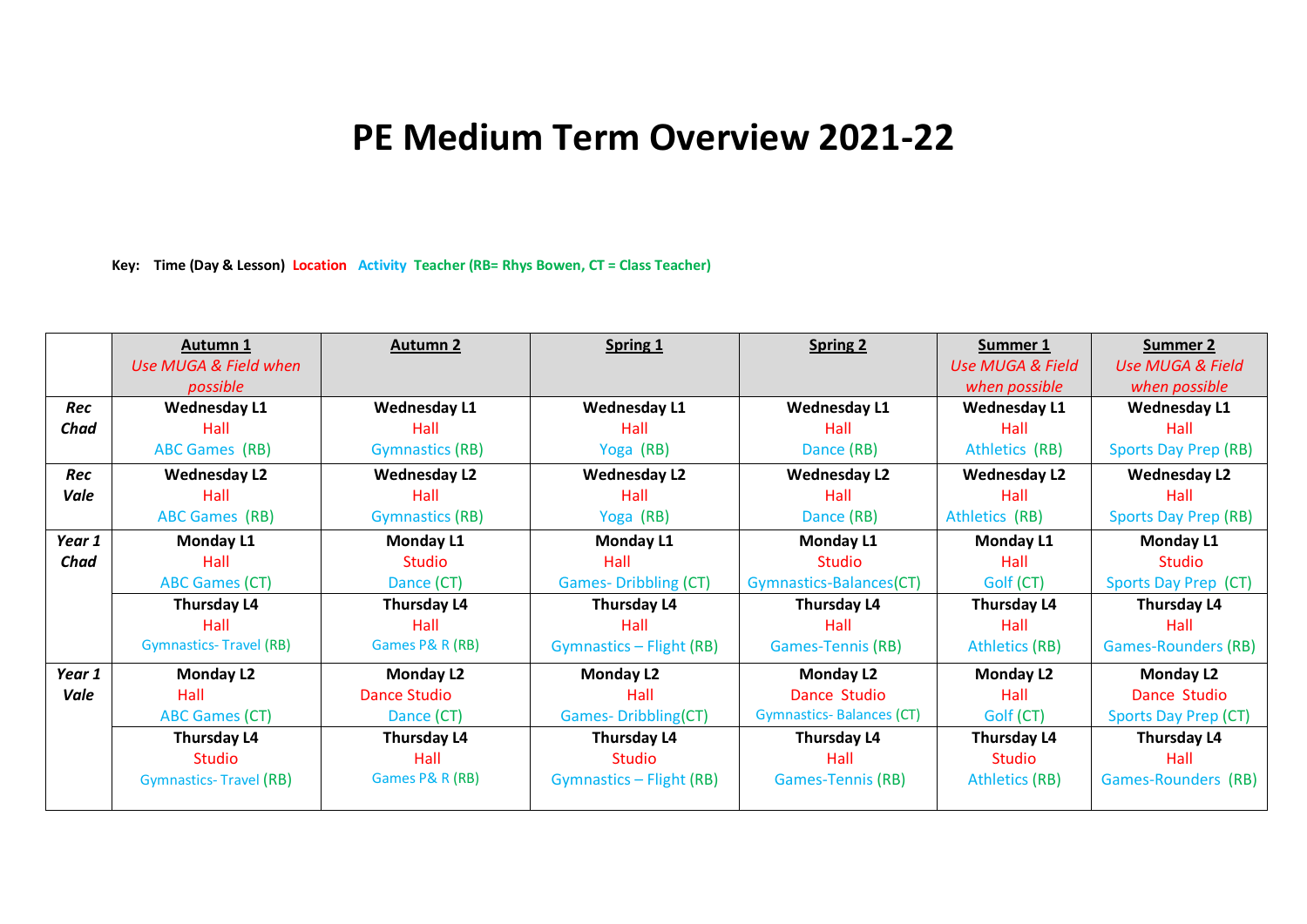| Year <sub>2</sub> | <b>Monday L4</b>               | <b>Monday L4</b>                | <b>Monday L4</b>                           | Monday L4                       | <b>Monday L4</b>      | <b>Monday L4</b>            |
|-------------------|--------------------------------|---------------------------------|--------------------------------------------|---------------------------------|-----------------------|-----------------------------|
| Chad              | Hall                           | Hall                            | Hall                                       | Hall                            | Hall                  | Hall                        |
|                   | <b>Net Games tennis (RB)</b>   | <b>Gymnastics (Flight) (RB)</b> | <b>Games- Passing &amp; Receiving (RB)</b> | <b>Gymnastics-Balances (RB)</b> | <b>Athletics (RB)</b> | Games-S&F (RB)              |
|                   |                                |                                 |                                            |                                 |                       |                             |
|                   | <b>Wednesday L4</b>            | <b>Wednesday L4</b>             | <b>Wednesday L4</b>                        | <b>Wednesday L4</b>             | <b>Wednesday L4</b>   | <b>Wednesday L4</b>         |
|                   | <b>Studio</b>                  | Hall                            | <b>Dance Studio</b>                        | Hall                            | <b>Dance Studio</b>   | Hall                        |
|                   | <b>Gymnastics (Rolls) (CT)</b> | <b>ABC Games (CT)</b>           | Dance (CT)                                 | Games-Dribbling (CT)            | Golf (CT)             | <b>Sports Day Prep (CT)</b> |
| Year <sub>2</sub> | <b>Tuesday L4</b>              | <b>Tuesday L4</b>               | <b>Tuesday L4</b>                          | <b>Tuesday L4</b>               | <b>Tuesday L4</b>     | <b>Tuesday L4</b>           |
| Vale              | <b>Studio</b>                  | Hall                            | <b>Dance Studio</b>                        | Hall                            | <b>Dance Studio</b>   | Hall                        |
|                   | <b>Gymnastics (Rolls) (CT)</b> | <b>ABC Games (CT)</b>           | Dance (CT)                                 | <b>Games-Dribbling (CT)</b>     | Golf (CT)             | <b>Sports Day Prep (CT)</b> |
|                   | Friday L4                      | Friday L4                       | Friday L4                                  | Friday L4                       | Friday L4             | Friday L4                   |
|                   | Hall                           | Hall                            | Hall                                       | Hall                            | Hall                  | Hall                        |
|                   | <b>Net Games tennis (CT)</b>   | <b>Gymnastics (Flight) (CT)</b> | <b>Games- Passing &amp; Receiving (CT)</b> | <b>Gymnastics-Balances (CT)</b> | <b>Athletics (CT)</b> | Games - S&F (CT)            |
| Year 3            | <b>Monday L2</b>               | <b>Monday L2</b>                | <b>Monday L2</b>                           | <b>Monday L2</b>                | <b>Monday L2</b>      | <b>Monday L2</b>            |
| Chad              | <b>Studio</b>                  | Hall                            | <b>Studio</b>                              | Hall                            | <b>Studio</b>         | Hall                        |
|                   | Gymnastics-Travel (RB)         | <b>Games-benchball (RB)</b>     | <b>Gymnastics-Balances (RB)</b>            | <b>Games-Rugby (RB)</b>         | Athletics (RB)        | <b>Games-Cricket (RB)</b>   |
|                   | Thursday L2                    | Thursday L2                     | <b>Thursday L2</b>                         | Thursday L2                     | Thursday L2           | <b>Thursday L2</b>          |
|                   | Hall                           | Hall                            | Hall                                       | Hall                            | Hall                  | Hall                        |
|                   | Games-Basketball (RB)          | Games-Volleyball (RB)           | Dance (RB)                                 | Games-Hockey (RB)               | Golf (RB)             | Games-Tennis (RB)           |
| Year <sub>3</sub> | <b>Monday L1</b>               | <b>Monday L2</b>                | <b>Monday L2</b>                           | <b>Monday L2</b>                | <b>Monday L2</b>      | <b>Monday L2</b>            |
| Vale              | <b>Studio</b>                  | Hall                            | <b>Studio</b>                              | Hall                            | <b>Studio</b>         | Hall                        |
|                   | Gymnastics-Travel (RB)         | Games-benchball (CT)            | <b>Gymnastics-Balances (RB)</b>            | Games-Rugby (RB)                | Athletics (RB)        | Games-Tennis (RB)           |
|                   | Thursday L1                    | Thursday L1                     | Thursday L1                                | Thursday L1                     | Thursday L1           | Thursday L1                 |
|                   | Hall                           | Hall                            | Hall                                       | Hall                            | Hall                  | Hall                        |
|                   | Games-Basketball (RB)          | <b>Games-Volleyball (RB)</b>    | Dance (RB)                                 | <b>Games-Hockey (RB)</b>        | Golf (RB)             | <b>Games-Cricket (RB)</b>   |
|                   |                                |                                 |                                            |                                 |                       |                             |
|                   |                                |                                 |                                            |                                 |                       |                             |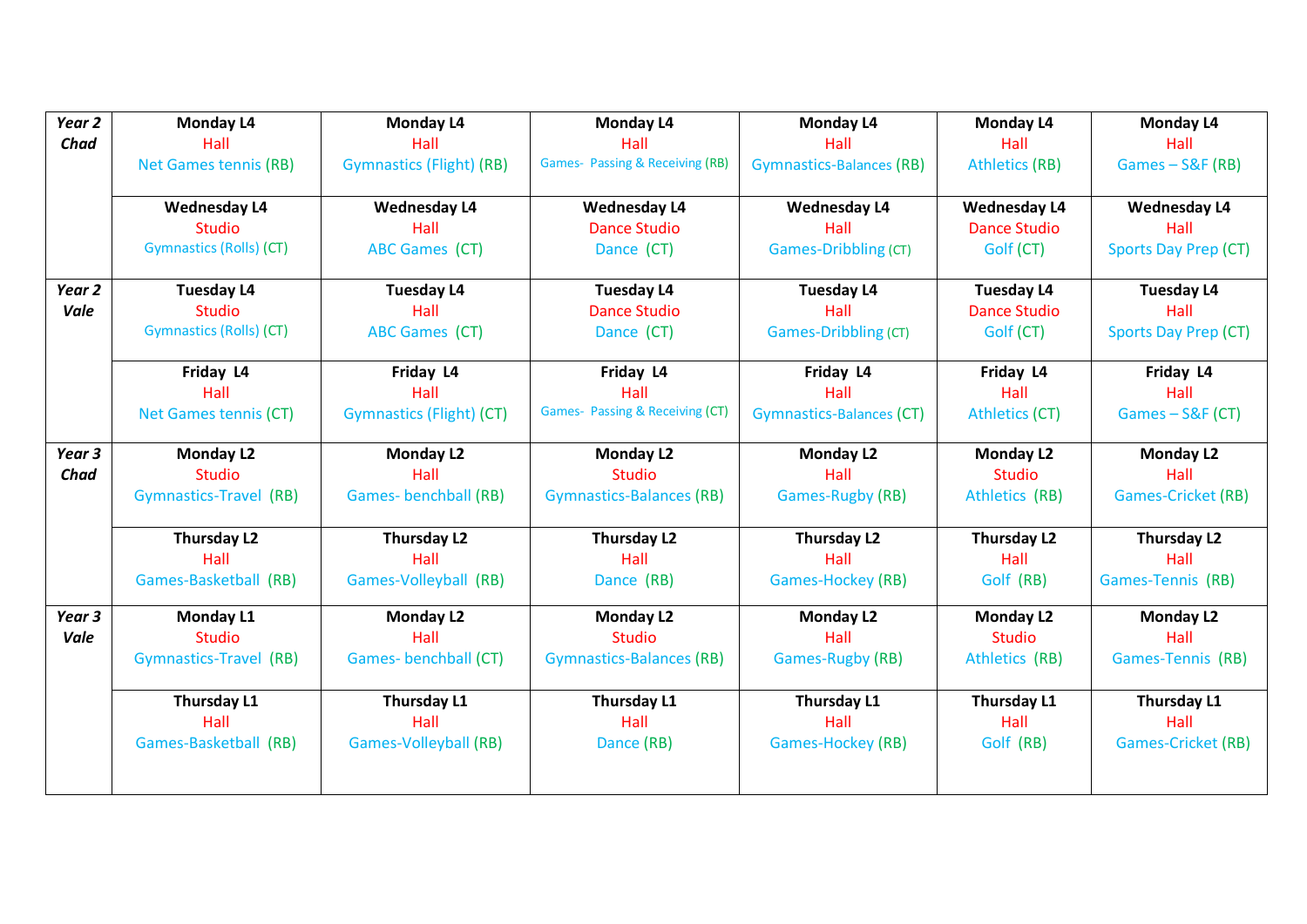| Year 4 | <b>Tuesday L4</b>                | Tuesday L4+5                     | <b>Tuesday L4</b>           | Tuesday L4+5                   | <b>Tuesday L4</b>         | Tuesday 4+5                 |
|--------|----------------------------------|----------------------------------|-----------------------------|--------------------------------|---------------------------|-----------------------------|
| Chad   | Hall                             | <b>Harborne Pool</b>             | Hall                        | Pool                           | Hall                      | <b>Harborne Pool</b>        |
|        | <b>Gymnastics-sequences (CT)</b> | <b>Swimming (RB)</b>             | Dance (CT)                  | Swimming (RB)                  | <b>Athletics (CT)</b>     | <b>Swimming (RB)</b>        |
|        |                                  |                                  |                             |                                |                           |                             |
|        | Friday L2                        | Friday L <sub>2</sub>            | Friday L2                   | <b>Friday L2</b>               | Friday L2                 | Friday L2                   |
|        | <b>Studio</b>                    | Hall                             | Hall                        | <b>Dance Studio</b>            | Hall                      | <b>Dance Studio</b>         |
|        | <b>Gymnastic-Balances (CT)</b>   | Games - Benchball (CT)           | Net Games - Volleyball (CT) | <b>Gymnastic-Vaulting (CT)</b> | <b>Athletics (CT)</b>     | Sports Day Pep (CT)         |
| Year 4 | Tuesday 4+5                      | Tuesday 4                        | Tuesday 4+5                 | <b>Tuesday L4</b>              | Tuesday 4+5               | <b>Tuesday L4</b>           |
| Vale   | <b>Harborne Pool</b>             | <b>Studio</b>                    | <b>Harborne Pool</b>        | <b>Studio</b>                  | <b>Harborne Pool</b>      | <b>Studio</b>               |
|        | <b>Swimming (RB)</b>             | <b>Gymnastics-sequences (CT)</b> | <b>Swimming (RB)</b>        | Dance (CT)                     | <b>Swimming (RB)</b>      | <b>Athletics (CT)</b>       |
|        |                                  |                                  |                             |                                |                           |                             |
|        | Friday L1                        | Friday L1                        | Friday L1                   | Friday L1                      | Friday L1                 | Friday L1                   |
|        | <b>Studio</b>                    | Hall                             | Hall                        | <b>Dance Studio</b>            | Hall                      | <b>Dance Studio</b>         |
|        | <b>Gymnastic-Balances (CT)</b>   | Games - Benchball (CT)           | Net Games - Volleyball (CT) | <b>Gymnastic-Vaulting (CT)</b> | Tennis (CT)               | Golf (CT)                   |
| Year 5 | Tuesday L2                       |                                  |                             | Tuesday L2                     |                           | Tuesday L2                  |
| Chad   | Hall                             | Tuesday L2<br>Hall               | Tuesday L2<br>Hall          | Hall                           | <b>Tuesday L2</b><br>Hall | Hall                        |
|        | <b>Games-Basketball (RB)</b>     | <b>Gymnastics-Balances (RB)</b>  | Games - benchball (RB)      | Games - Hockey (RB)            | <b>Orienteering (RB)</b>  | <b>Games - Cricket (RB)</b> |
|        |                                  |                                  |                             |                                |                           |                             |
|        | <b>Wednesday L4</b>              | <b>Wednesday L4</b>              | <b>Wednesday L4</b>         | <b>Wednesday L4</b>            | <b>Wednesday L4</b>       | <b>Wednesday L4</b>         |
|        | <b>Hall/Bluecoat Pool</b>        | <b>Studio/Bluecoat Pool</b>      | <b>Hall/Bluecoat Pool</b>   | <b>Hall/Bluecoat Pool</b>      | <b>Hall/Bluecoat Pool</b> | <b>Hall/Bluecoat Pool</b>   |
|        | Net Games - Tennis (CT)          | <b>Gymnastics-Sequences (CT)</b> | Net Games-Volleyball (CT)   | Dance (CT)                     | <b>Athletics (CT)</b>     | Sports Day prep (CT)        |
|        | + swimming (RB)                  | + swimming (RB)                  | +swimming (RB)              | + swimming (RB)                | +swimming (RB)            | + swimming (RB)             |
| Year 5 | <b>Tuesday L1</b>                | Tuesday L1                       | Tuesday L1                  | Tuesday L1                     | Tuesday L1                | Tuesday L1                  |
| Vale   | Hall                             | Hall                             | Hall                        | Hall                           | Hall                      | Hall                        |
|        | <b>Games-Basketball (RB)</b>     | <b>Gymnastics-Balances (RB)</b>  | Games - benchball (RB)      | Games - Hockey (RB)            | <b>Orienteering (RB)</b>  | <b>Games - Cricket (RB)</b> |
|        |                                  |                                  |                             |                                |                           |                             |
|        | <b>Wednesday L4</b>              | <b>Wednesday L4</b>              | <b>Wednesday L4</b>         | <b>Wednesday L4</b>            | <b>Wednesday L4</b>       | <b>Wednesday L4</b>         |
|        | <b>Hall/Bluecoat Pool</b>        | <b>Studio/Bluecoat Pool</b>      | <b>Hall/Bluecoat Pool</b>   | <b>Hall/Bluecoat Pool</b>      | <b>Hall/Bluecoat Pool</b> | <b>Hall/Bluecoat Pool</b>   |
|        | Net Games - Tennis (CT)          | <b>Gymnastics-Sequences (CT)</b> | Net Games-Volleyball (CT)   | Dance (CT)                     | <b>Athletics (CT)</b>     | Sports Day prep (CT)        |
|        | + swimming (RB)                  | + swimming (RB)                  | +swimming (RB)              | + swimming (RB)                | +swimming (RB)            | + swimming (RB)             |
|        |                                  |                                  |                             |                                |                           |                             |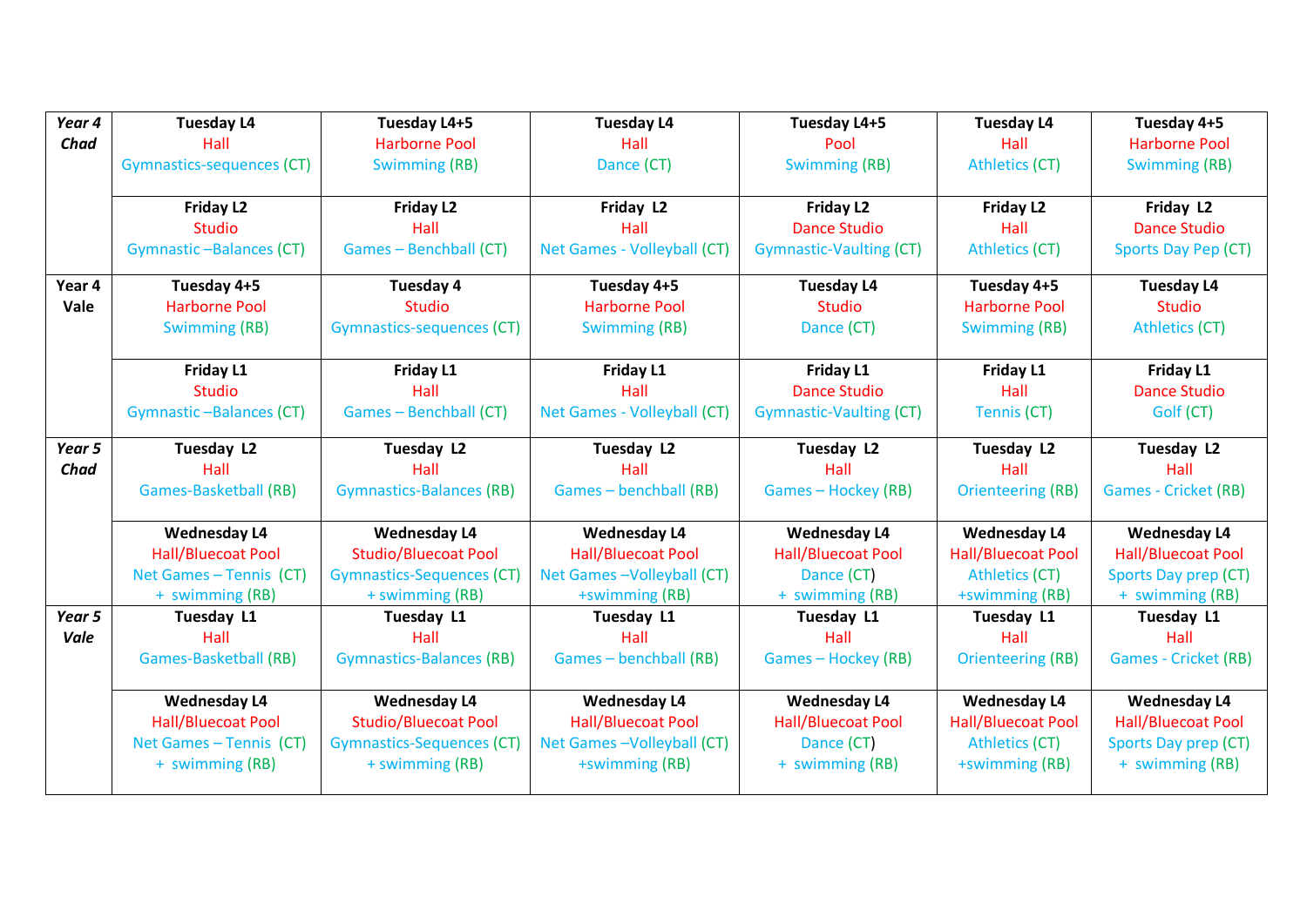| Year 6 | <b>Tuesday L5</b>        | <b>Tuesday L5</b>        | <b>Tuesday L5</b>        | <b>Tuesday L5</b>            | Tuesday L5            | <b>Tuesday L5</b>       |
|--------|--------------------------|--------------------------|--------------------------|------------------------------|-----------------------|-------------------------|
| Chad   | Hall                     | Studio                   | Hall                     | <b>Studio</b>                | Hall                  | <b>Studio</b>           |
|        | <b>Games-Tennis (CT)</b> | Dance (CT)               | Gymnastics-Sequences(CT) | <b>Fitness Circuits (CT)</b> | <b>Games-Rounders</b> | Athletics (CT)          |
|        |                          |                          |                          |                              | (CT)                  |                         |
|        | Friday L1                | Friday L1                | Friday L1                | <b>Friday L1</b>             | Friday L1             | Friday L1               |
|        | Hall                     | Studio                   | Hall                     | Studio                       | Hall                  | <b>Studio</b>           |
|        | Games - Basketball (RB)  | Gymnastics-Balances (RB) | Net Games-Volleyball(RB) | Golf (RB)                    | <b>Games - Hockey</b> | <b>Free Choice (RB)</b> |
|        |                          |                          |                          |                              | (RB)                  |                         |
| Year 6 | Thursday L4              | Thursday L4              | Thursday L4              | Thursday L4                  | Thursday L4           | Thursday L4             |
| Vale   | Hall                     | Studio                   | Hall                     | <b>Studio</b>                | Hall                  | <b>Studio</b>           |
|        | <b>Games-Tennis (CT)</b> | Dance (CT)               | Gymnastics-Sequences(CT) | <b>Fitness Circuits (CT)</b> | Games-                | Athletics (CT)          |
|        |                          |                          |                          |                              | Rounders(CT)          |                         |
|        | Friday L2                | Friday L <sub>2</sub>    | <b>Friday L2</b>         | <b>Friday L2</b>             | Friday L2             | Friday L <sub>2</sub>   |
|        | Hall                     | Hall                     | Hall                     | <b>Studio</b>                | Hall                  | Studio                  |
|        | Games - Basketball (RB)  | Gymnastics-Balances (RB) | Net Games-Volleyball(RB) | Golf(RB)                     | Games-Hockey          | Free Choice (RB)        |
|        |                          |                          |                          |                              |                       |                         |

**The units scheduled for Autumn 1 & Summer 1 & 2 can be taught both inside and outside depending on the weather. If the weather is good enough to teach outside then the onus is the teacher timetabled to use the hall to relocate their class outside. This will allow classes scheduled for the dance studio to take advantage of the extra space available in the hall.** 

**This time table is has been designed to enable the teacher deliver the 4 strands of knowledge, skills and understanding in PE across the 4 (KS1) / 5 (KS1) units outlined in the curriculum. The teacher does not necessarily have to follow this schedule but if changes are made please ensure that:**

- **a) The units scheduled to be taught in the dance studio (athletics, dance and gymnastics) are not swapped for Game Units, as it is impossible to teach these activities effectively in this space.**
- **b) If you share responsibility for delivering PE with another member of staff you must inform them of any schedule changes made so that units aren't repeated.**

**All unit overviews, lesson plans & schemes of work across KS1&2 are saved on the T drive. If you are delivering a unit of PE & need support with planning use the resources already provided, please don't hesitate to contact me.**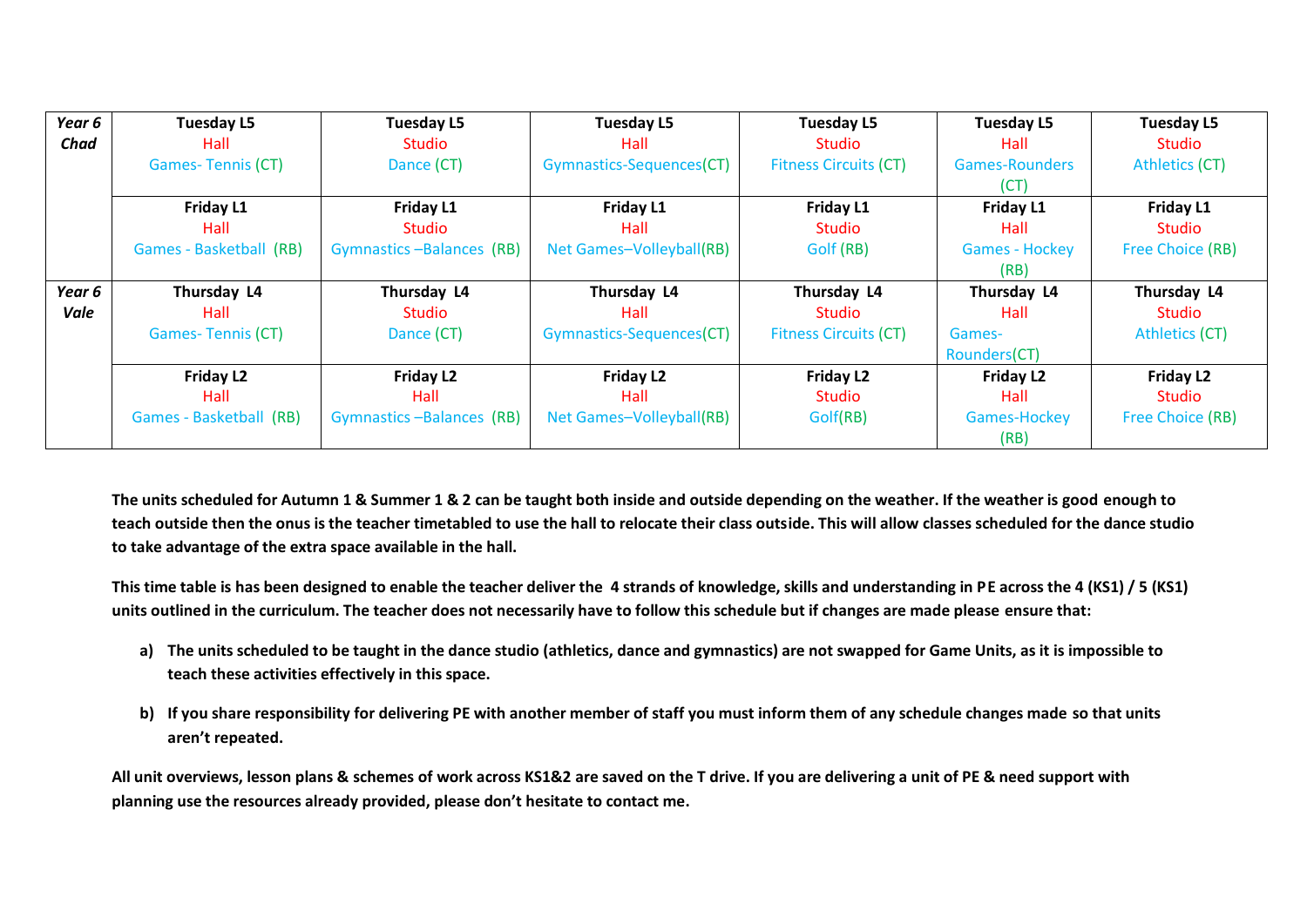## **PE Covid-19 Safety Measures 2021-22**

**Maintaining Hygiene** – School Covid-19 safety/hygiene policy to be followed & reinforced during PE lessons. If pupils are changing for PE lessons (please refer to school Covid-19 risk assessment) this is to be done in their classroom before they arrive at their PE location & after lessons when pupils return to their classroom. Before leaving the classroom, pupils should be washing their hands in accordance with the school Covid-19 risk assessment. After arriving in the hall/studio pupils will have another opportunity to sanitise their hands. Staff leading lessons are responsible for ensuring that hand gel, sanitiser spray, paper towels/disinfectant wipes etc... are included in lesson equipment & taken to the lesson location so that equipment can be wiped down after use. After using/handling PE equipment (golf clubs, tennis rackets, hocket sticks etc...) pupils are to clean hands & should clean hands before leaving the 'PE bubble' & returning to their classrooms. Where balls, sticks, rackets are handled, teachers leading the session will need to provide a bin of chlorinated water (speak to RB or DS if unsure about this) so that equipment can be sanitised after use.

Maintaining Social Distancing – Classes should travel to/from their PE location using the one-way movement system outlined in the school risk assessment. The PE SoWs selected for 2021-22 have been chosen on the basis that 1) pupils have experienced a broad and varied PE curriculum 2)They can be delivered safely based on the most recent covid guidelines. All PE SoWs provided by RB can be followed & cones/markers can be used to identify where pupils should be standing during activities to ensure appropriate social distancing.

Use of PE Equipment – Teachers delivering the PE lesson needs to ensure that any equipment being used has been checked for suitability, wiped down/sanitised & set up appropriately before the lesson begins. They should communicate with RB prior to the lesson if they are unsure how to do this. All equipment needs to be wiped down/sanitised after use & before it is returned to the PE store/storage in the hall or studio. Pupils should not share equipment if this is avoidable. However, If pupils have maintained good hygiene prior to/during lesson they should be able to share equipment safely (eg golf clubs, tennis rackets, pupils passing/striking a ball back & forth). The teacher delivering the lesson should ensure that all equipment is wiped down before being put away. Teachers should intervene & oversee the cleaning of shared equipment if they feel that personal hygiene is not being maintained eg a pupil sneezes into their hands & touches a piece of shared equipment before washing their hands. If bibs are required to be worn, they can't be shared & must be washed in the washing machine in the staff room before they can be reused – THE TEACHER USING THE EQUIPMENT IS RESPONSIBLE FOR THE CLEANING/WASHING OF THE EQUIPMENT.

First Aid – It is the class teachers' responsibility to ensure that any medication (eg inhalers) are transferred from the 'Classroom Bubble' to the 'PE Bubble'. If PE lessons are delivered by RB it is his responsibility to ensure that medication is returned from the 'PE Bubble' to the 'Classroom Bubble' after PE lessons. Class TAs qualified to provide 1<sup>st</sup> Aid should accompany their class to PE lessons. If this is not possible, TAs must ensure that they have a radio to hand & are on call to deliver 1st aid to pupils from their bubbles if/when required. The teacher delivering the lesson is responsible for ensuring that a suitably stocked 1<sup>st</sup> aid kit is to hand during all PE lessons. This will now need to include suitable PPE equipment in accordance with the school's **Covid-19 risk assessments & policies**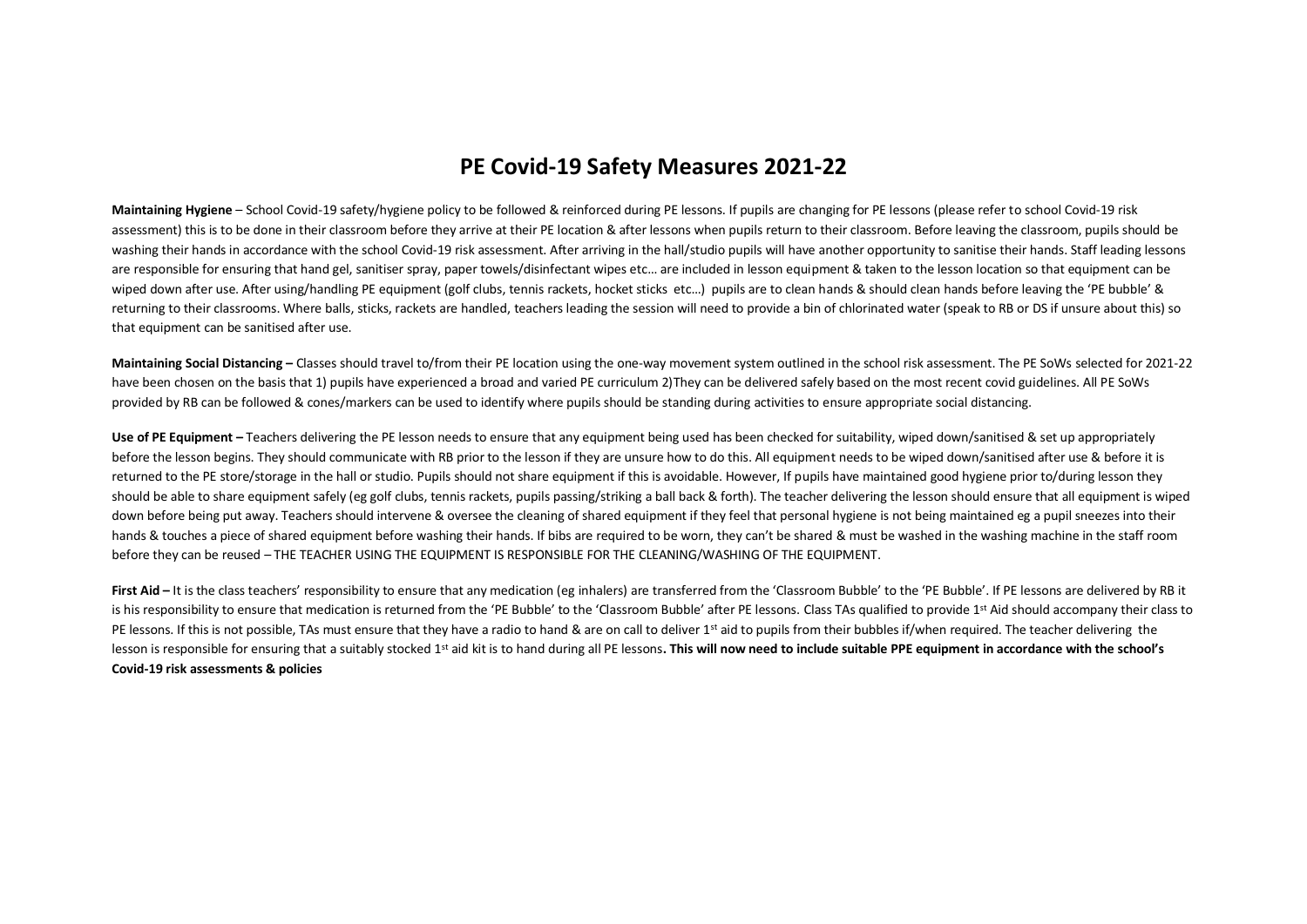## *2021-22 PE Unit Overviews:*

PE will be utilised at EYFS stage to reinforce learning through play. Pupils will become more independent as they learn to dress themselves for lessons. They will develop social interaction skills by working in groups & teams. They will get used to transition from one learning location to another & recognise that classroom rules apply in PE lessons in the hall/studio/field in exactly the same way they do in the classroom. Class room learning (knowing left from right, counting scores, recognising colours, learning & applying new vocabulary) will be reinforced during PE activities.

| <b>Reception.</b> |                                                                                                                                                                                                                                                                                                                                                                                                                    |  |  |
|-------------------|--------------------------------------------------------------------------------------------------------------------------------------------------------------------------------------------------------------------------------------------------------------------------------------------------------------------------------------------------------------------------------------------------------------------|--|--|
| Activity          | <b>Unit Objective</b>                                                                                                                                                                                                                                                                                                                                                                                              |  |  |
| <b>ABC Games</b>  | Explore different methods of travel. Travel at different speeds & change direction. Understand<br>the concept of balance & apply it to movement/using apparatus. Develop ball tracking skills/<br>H2E co-ordination. Experiment with sending & receiving techniques. Combine movements<br>using different body parts. Recognise & manipulate sports equipment. Introduction to the<br>health benefits of exercise. |  |  |
| <b>Gymnastics</b> | Explore different methods of travel & flight. Recongnise & replicate the 5 fundamental shapes.<br>Experiment with combining whole body movements. Understand the concept of balance &<br>apply it to movement/using apparatus.                                                                                                                                                                                     |  |  |
| <b>Dance</b>      | Experiment with the idea of movement representing an idea/mood. Experiment with<br>combining movements. Replicate movements. Explore the concept of rhythm & moving in<br>time to a beat. Respond to a stimulus. Understand that different cultures have different types<br>of dance.                                                                                                                              |  |  |
| <b>Athletics</b>  | Introduction to structured competitive activity. Explore how to combine whole body<br>movements. Learn to replicate actions. Learning to perform at maximum levels. Recognising<br>the effect that exercise has on the body.                                                                                                                                                                                       |  |  |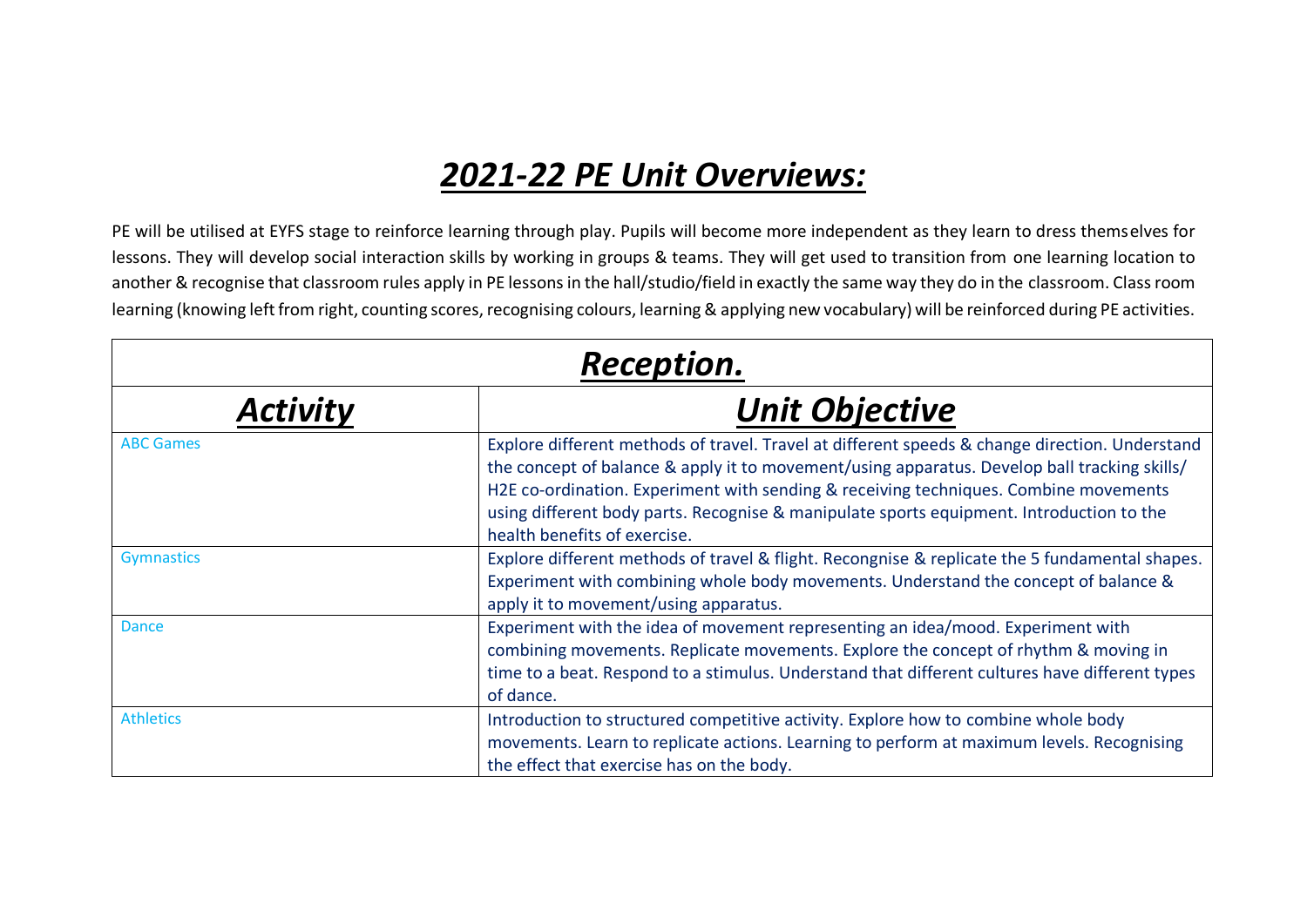In Year 1 an emphasis will be placed on enhancing gross motor skills, H2E co-ordination & spatial awareness. Pupils will be expected to throw (underarm) & catch a fed pass with increasing consistency. Through gymnastics, dance & athletics pupils will learn to combine their movements with improving control. They will become familiar with the basic shapes & movements in gymnastics and simple compositional elements in dance, identifying them & replicating them. Throughout the year they will become increasingly aware of the importance of PE as part of a health active lifestyle & how to exercise safely.

| Year 1.                                                                                      |                                                                                                                                                                                                                                                                                                                                                                                                           |  |
|----------------------------------------------------------------------------------------------|-----------------------------------------------------------------------------------------------------------------------------------------------------------------------------------------------------------------------------------------------------------------------------------------------------------------------------------------------------------------------------------------------------------|--|
| Activity                                                                                     | <b>Unit Objectives</b>                                                                                                                                                                                                                                                                                                                                                                                    |  |
| <b>Essential Elements</b> (These objectives will be taught<br>& reinforced across all units) | I can dress myself (in 5 mins). I know that I need to warm up before exercise. I know that being active is good for me and is<br>fun. I can follow safety rules in PE lessons. I know that my body starts to feel different when I exercise. I know the difference<br>between left & right.                                                                                                               |  |
| Dance                                                                                        | I can copy and remember moves and positions. I can co-ordinate movement to music. I can link different movements<br>together. I can perform movements that reflect a theme, idea or mood. I can dance with a partner.                                                                                                                                                                                     |  |
| Games                                                                                        | I can catch, roll a ball, throw under arm and over arm. I can perform a range of passing & receiving techniques. I can strike a<br>ball using different equipment & techniques. I can use different techniques to travel (dribble) with the ball. I can take turns &<br>share equipment. I can follow instruction when I play games.                                                                      |  |
| <b>Gymnastics</b>                                                                            | I can travel forward, backwards & sideways using different forms of travel (eg steps, jumps, rolls). I can perform some basic<br>rolling techniques (eg log, egg, forward rolls). I know what a balance is & can balance using different parts of my body. I can<br>perform the 5 types of jump. I can perform the 5 basic shapes. I can follow safety rules when I use gymnastic<br>equipment/apparatus. |  |
| <b>Athletics</b>                                                                             | I know the difference between sprinting & running. I can stay in lane when I run on the track. I can experiment with different<br>throwing techniques & decide which technique I'm best at. I can combine different jumping techniques & experiment with<br>different jumping techniques, deciding which I'm best at. I can follow safety/starter instruction in different events                         |  |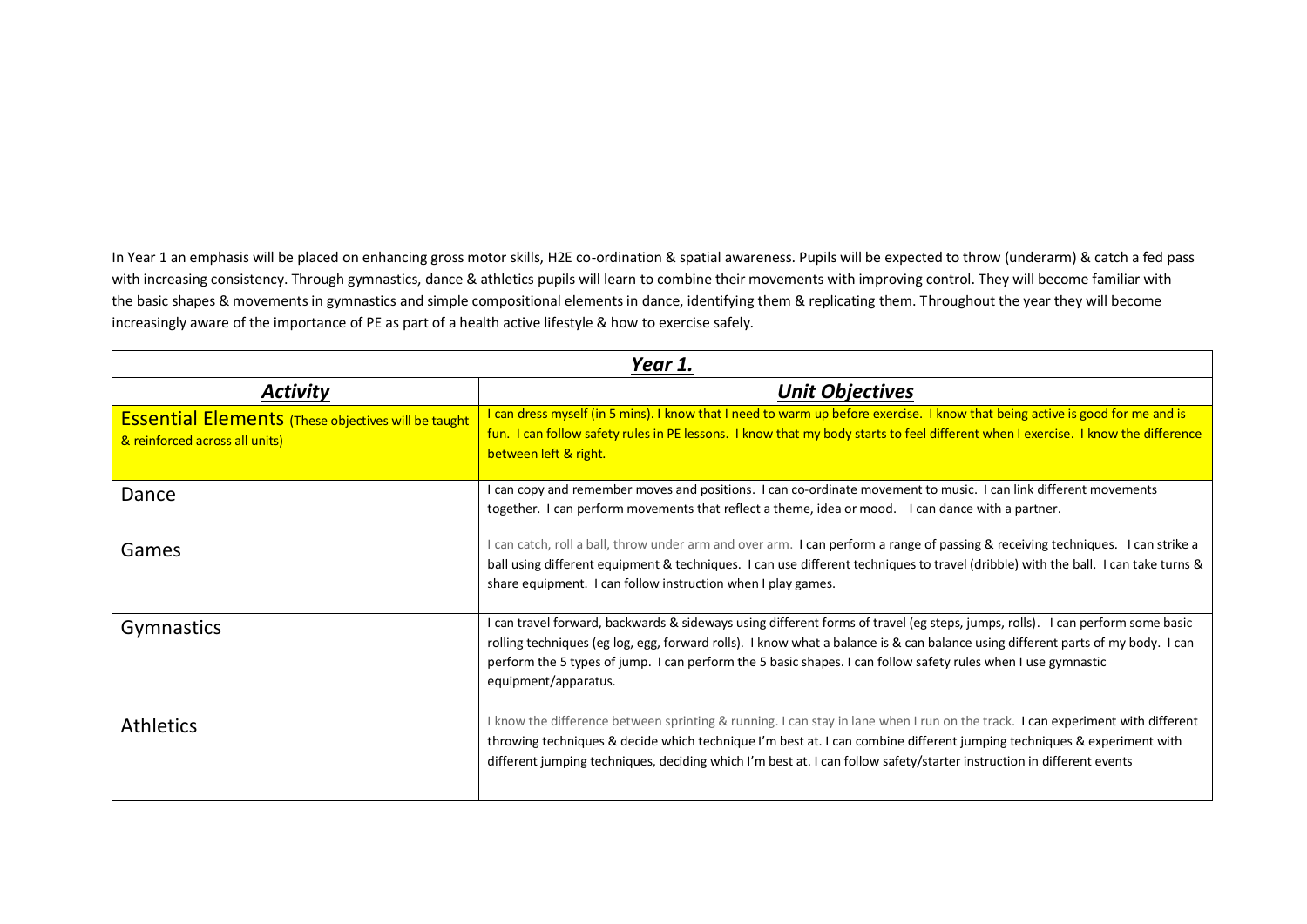The focus in Y2 is about developing consistency and accuracy when performing previously learned skills. This will enable pupils to begin applying previously learned skills to conditioned games and increasingly sport specific situations. This may include combining gymnastic movements to create sequences, including different compositional elements when dancing, utilising passing and catching skills when playing benchball or using throwing and rolling skills to play Boccia. Pupils will also be encouraged to reflect on their own performances and comment on the demonstrations of others.

| Year 2.                                                                                      |                                                                                                                                                                                                                                                                                                                                                                                                                                                     |  |  |
|----------------------------------------------------------------------------------------------|-----------------------------------------------------------------------------------------------------------------------------------------------------------------------------------------------------------------------------------------------------------------------------------------------------------------------------------------------------------------------------------------------------------------------------------------------------|--|--|
| <b>Activity</b>                                                                              | <b>Unit Objective</b>                                                                                                                                                                                                                                                                                                                                                                                                                               |  |  |
| <b>Essential Elements</b> (These objectives will be taught<br>& reinforced across all units) | I can dress myself (including buttons, zips & tying up laces).<br>I can warm up and cool down appropriately and explain why this is important.<br>I know that I should be physically active for 60 mins every day.<br>I can use space and equipment safely. I can explain that physical activity can make me feel hot, sweaty & my breathing gets<br>fasters.<br>I know which is my dominant hand/foot.                                             |  |  |
| Dance                                                                                        | can copy and remember sequences of movements (Phrases).<br>can vary the speed of my movements depending on the tempo of the music.<br>can smoothly move from one movement to the next, linking multiple movements.<br>can work in a group using unison, canon & mirroring in a dance.                                                                                                                                                               |  |  |
| Games                                                                                        | can catch consistently, roll a ball, throw under arm and over arm with accuracy.<br>can perform a range of passing technique, with accuracy, & a range of receiving techniques with control.<br>I can strike a ball (using different equipment & techniques) with increasing power & accuracy.<br>can change direction & speed when I dribble with the ball.<br>can follow the rules of a game.<br>can make decisions for myself when I play games. |  |  |
| <b>Gymnastics</b>                                                                            | can travel gracefully, with control & precision.<br>can perform a range of rolling techniques with control.<br>I can perform different 'support' positions & replicate partner balances, & counter-balances.<br>I can land with control when performing different types of jump.<br>can perform the 5 basic shape in balance &/or flight.<br>I can safely use equipment and apparatus with confidence and control.                                  |  |  |
| <b>Athletics</b>                                                                             | can follow a set pace when I run over longer distances.<br>I can co-ordinate the movement of my arms & legs to sprint more quickly.<br>I can use side-on throwing techniques for different events.<br>can use different jumping techniques for different events<br>can follow the rules & 'compete' in an athletic event.                                                                                                                           |  |  |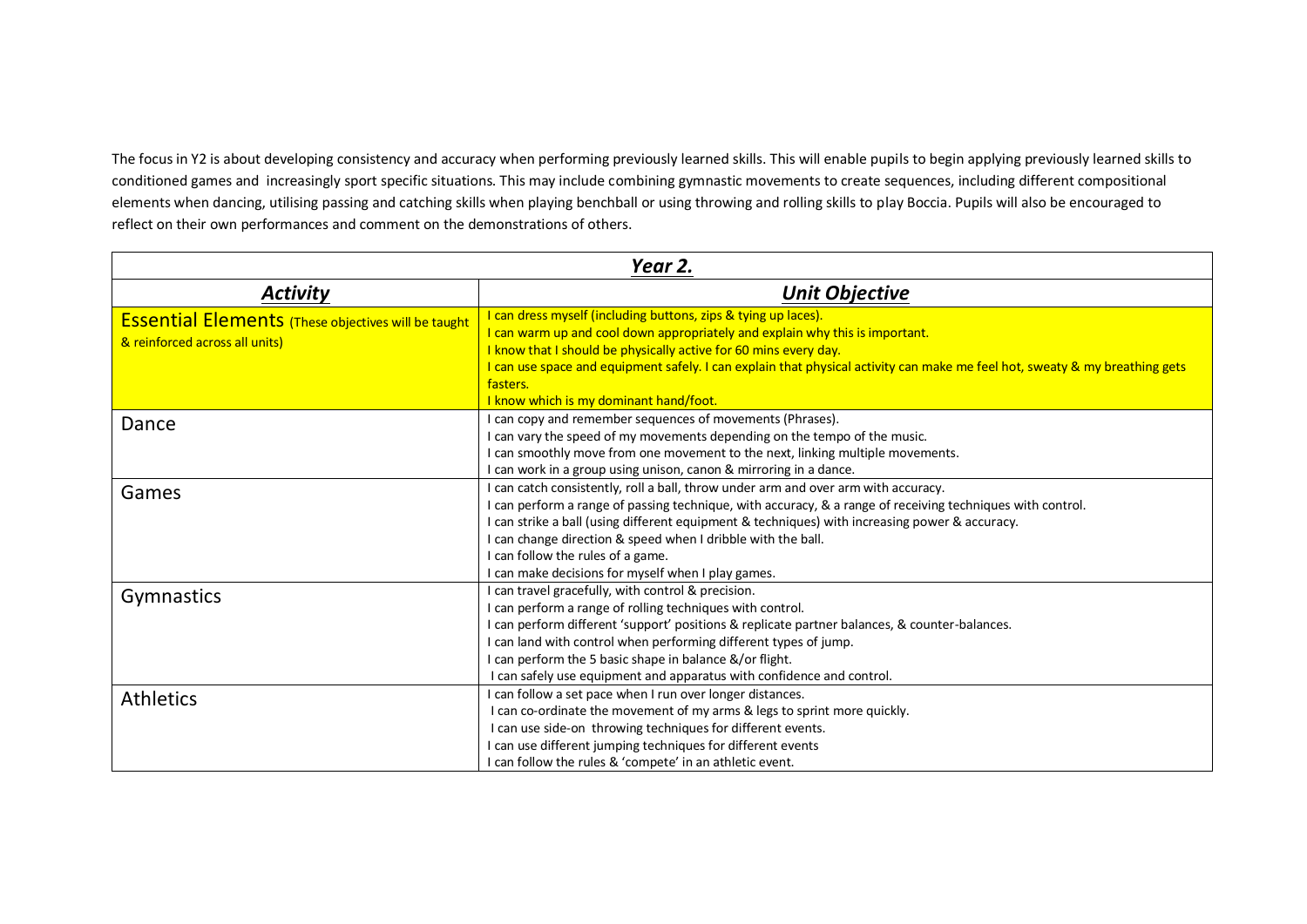(Covid -19 restrictions permitting) This year will focus heavily on meeting the KS2 National Curriculum swimming objectives, with pupils attending swimming lessons once a week. As a result, attainment in swimming will contribute towards 50% of the Y3 swimming assessment. In Year 3 pupils will begin to take greater ownership of their learning & become more innovative with their work. In dance & gymnastics they will start to work in pairs/groups & choreograph their own sequences & routines. Pupils will be expected to use sport specific terminology when describing/reflecting on performances. They will also start to develop sport specific skills in net & wall/ striking & fielding/ invasion games & explore ways to outwit an opponent in opposed activities. Pupils will also begin undertaking leadership roles in PE.

| Year 3.                                                                                      |                                                                                                                                                                                                                                                                                                                                                                                                                                                          |  |  |
|----------------------------------------------------------------------------------------------|----------------------------------------------------------------------------------------------------------------------------------------------------------------------------------------------------------------------------------------------------------------------------------------------------------------------------------------------------------------------------------------------------------------------------------------------------------|--|--|
| <b>Activity</b>                                                                              | <b>Unit Objective</b>                                                                                                                                                                                                                                                                                                                                                                                                                                    |  |  |
| <b>Essential Elements (These objectives will be</b><br>taught & reinforced across all units) | I can organise myself & bring the correct kit for the correct lesson.<br>I know that a warm up includes a pulse raiser, stretches & joint mobilisation.<br>I can identify different 'activities' that count towards my daily 60 active minutes.<br>I can follow safety rules in opposed activities.<br>I can explain that I breath faster when I exercise because my body needs more oxygen<br>I can move into position to utilse my dominant hand/foot. |  |  |
| Swimming                                                                                     | I can swim confidently and proficiently over 25 metres.<br>I can use a range of strokes effectively<br>I can perform self-rescue in different water based situations                                                                                                                                                                                                                                                                                     |  |  |
| Dance                                                                                        | I can compose my own sequences of movement (Phrase)<br>I can keep time when I dance<br>I can choose my own movements and combine them with control and rhythm.<br>I can work in a group that performs a dance (Motif) that reflects an idea or theme<br>I can include different levels & pathways in my movement                                                                                                                                         |  |  |
| Games                                                                                        | I can use different catching, rolling & throwing skills in opposed games<br>I can use movement & different passing/receiving techniques in opposed games<br>I can strike a ball (using different equipment & techniques) in different types of games<br>I can dribble with the ball with control in a game<br>I can follow agreed rules and explain the basic rules of a game.<br>I can apply tactics when I play in a game                              |  |  |
| Gymnastics                                                                                   | I can combine different types of travel to create a movement sequence<br>I can include different rolls in movement sequences<br>I can work as part of a team (as a balancer or supporter) to replicate group balances<br>I can select the jump I wish to perform, taking off & landing with precision & control<br>I can replicate sequences that incorporate the 5 basic shapes<br>I can perform movement sequences on/off gymnastic apparatus          |  |  |
| <b>Athletics</b>                                                                             | I can pace myself when I run over longer distances<br>I can keep my head still when I sprint<br>I can replicate different 'correct' throwing techniques for different events<br>I can replicate different 'correct' jumping techniques for different events<br>I can coach a javelin thrower & officiate the standing long jump                                                                                                                          |  |  |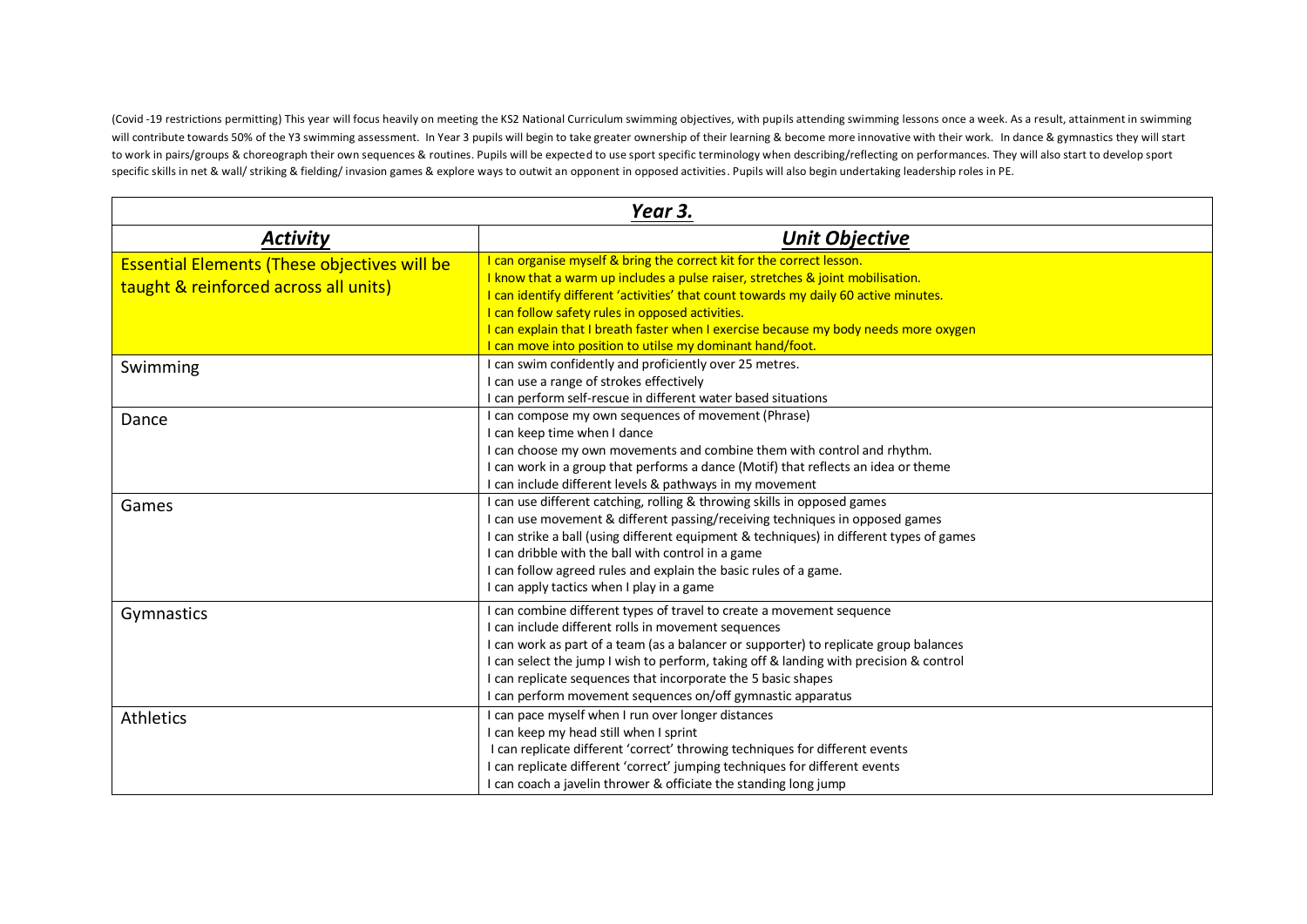(Covid -19 restrictions permitting) Pupils not who have not previously reached KS2 expected levels in swimming will continue with weekly swimming lessons, continuing start to develop range of strokes and experiment with ways to enter deeper water safely.Pupils will begin to undertake a wider range of roles in lessons, with pupil coaching/peer assisted learning becoming a key aspect of gymnastic & athletic units. Games activities will become more competitive, with greater emphasis being placed on pupils learning to utilse previously learned skills ways to outwit an opponent. In dance pupils will learn to dance with a partner & perform a range of different dances in our Dancing in Classrooms showcase.

| Year 4.                                                                                      |                                                                                                                                                                                                                                                                                                                                                                                                                                                                                                |  |  |
|----------------------------------------------------------------------------------------------|------------------------------------------------------------------------------------------------------------------------------------------------------------------------------------------------------------------------------------------------------------------------------------------------------------------------------------------------------------------------------------------------------------------------------------------------------------------------------------------------|--|--|
| <b>Activity</b>                                                                              | <b>Unit Objective</b>                                                                                                                                                                                                                                                                                                                                                                                                                                                                          |  |  |
| <b>Essential Elements (These objectives will be</b><br>taught & reinforced across all units) | I understand that it is hygienic to change clothes before & after exercise<br>I can identify which parts of my body I need to stretch/mobilise before I do a particular sport<br>I know which physical activities I prefer to take part in<br>I can work safely with space and equipment in independent & group activities.<br>I can find my pulse & explain that my heart beats faster when I exercise because it needs to pump more blood<br>I can use my non-dominant hand/foot if required |  |  |
| Swimming                                                                                     | I can swim confidently and proficiently over 25 metres.<br>I can use a range of strokes effectively<br>I can perform self-rescue in different water based situations                                                                                                                                                                                                                                                                                                                           |  |  |
| Dance                                                                                        | I can learn the steps to different routines<br>I can take the lead when working with a partner or group.<br>I can move in a clear, fluent and expressive manner.<br>I can identify how performance can be improved through self-assessment and peer critique feedback.<br>I can perform to different audiences                                                                                                                                                                                 |  |  |
| Games                                                                                        | can outwit an opponent using my catching, rolling & throwing skills<br>I can outwit an opponent using intelligent movement & a range of passing receiving techniques<br>I can achieve success in an opposed game using a range of striking technique<br>I can outwit an opponent using a range of dribbling techniques<br>I can respect my team-mates, opponents & rules when I play a game<br>I can identify my opponents strength/weaknesses & select an appropriate tactic                  |  |  |
| Gymnastics                                                                                   | I can use different types of travel to perform movement sequences on & off apparatus<br>I can roll to safely exit a balance position<br>I can support & perform inverted balances (eg Headstand, Handstand).<br>I can vault using different techniques.<br>I can choregraph sequences that incorporate the 5 basic shapes<br>I can choregraph movement sequences on/off gymnastic apparatus                                                                                                    |  |  |
| <b>Athletics</b>                                                                             | I can set myself a SMART target for a long-distance run<br>I can officiate a sprint race<br>I can recall & refine correct throwing technique for different events<br>I can recall & refine different jumping techniques & know which foot I prefer to take off from<br>I can coach a standing long jumper                                                                                                                                                                                      |  |  |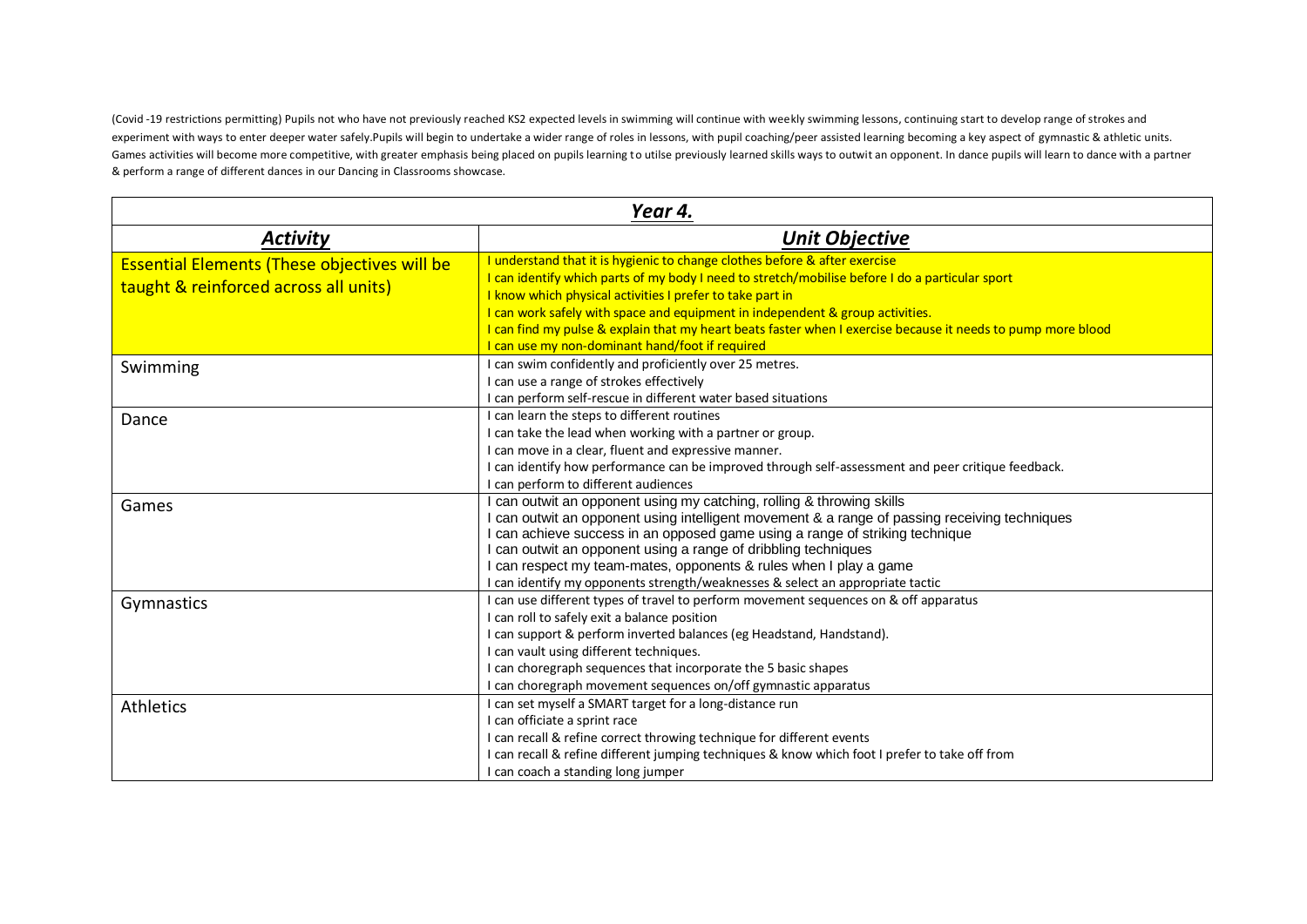In Year 5 pupils take on greater ownership of their learning. They will be taught how, then expected to lead their own warm ups & cool downs. They will begin to understand the impact exercise has on their body by linking this to their learning in science. This in turn helps to develop an understanding of the role exercise take in a healthy, active lifestyle. More able pupils will be pushed towards leadership roles & learn how they can have a positive impact on the performance of their peers. The focus of games based lessons will be on developing an understanding of movement & positional play. Dance & gymnastic units will focus on refining techniques, with pupils choreographing their own sequences & combining increasingly complex movements with precision, fluency & control. In athletics pupils will continue to develop their leadership skills.

| Year 5.                                                                                      |                                                                                                                                                                                                                                                                                                                                                                                                                                                                                                                                                                                            |  |  |
|----------------------------------------------------------------------------------------------|--------------------------------------------------------------------------------------------------------------------------------------------------------------------------------------------------------------------------------------------------------------------------------------------------------------------------------------------------------------------------------------------------------------------------------------------------------------------------------------------------------------------------------------------------------------------------------------------|--|--|
| <b>Activity</b>                                                                              | <b>Unit Objective</b>                                                                                                                                                                                                                                                                                                                                                                                                                                                                                                                                                                      |  |  |
| <b>Essential Elements (These objectives will be</b><br>taught & reinforced across all units) | I understand that it is good personal hygiene to bath/shower on days when I have been physically active<br>I can undertake an independent warm up & name some of the muscles I'm stretching & joints I'm mobilising<br>I find opportunities to be physically active outside my PE lessons<br>I can be 'competitive' & safe when I take part in physical activities.<br>I can explain the short-term effect of exercise on my body using some scientific language (pulse, heart rate, oxygen, carbon<br>dioxide etc)<br>I can play/perform in a position that favours my dominant hand/foot |  |  |
| Dance                                                                                        | I can work in a group that choreographs a Motif<br>I can work in a group that choreographs phrases to specific timings<br>I can transition between positions to maintain fluency & timing<br>I can get into character when I dance<br>I can include a range of compositional elements in my performance                                                                                                                                                                                                                                                                                    |  |  |
| Games                                                                                        | can select a position to play based on the strength/weakness of my catching, rolling & throwing skills<br>can select a position to play based on the strengths/weaknesses of my movement, passing & receiving skills<br>can select where I want to strike the ball depending on the position of my opponent<br>can consistently make good decisions about when to pass & when to dribble<br>can demonstrate good sportsmanship when I play<br>can vary my movement & positional play based on the game situation                                                                           |  |  |
| Gymnastics                                                                                   | I can choreograph a movement sequence, selecting types of travel/direction of travel that link smoothly to my previous<br>movement<br>I can include a range of rolls, performed in a technically correct way, in a movement sequence<br>I can utilse large & small apparatus in a balance<br>I can select a form of flight appropriate to the apparatus I'm using<br>I can show creativity and imagination in my work<br>can set up & put away gymnastic apparatus safely (under supervision)                                                                                              |  |  |
| Athletics                                                                                    | I can coach a distance runner<br>I can coach a sprinter<br>I can add an approach to a throwing technique<br>I can add an approach to a jump & replicate the 'Fosbury Flop'<br>I can officiate different throwing events                                                                                                                                                                                                                                                                                                                                                                    |  |  |